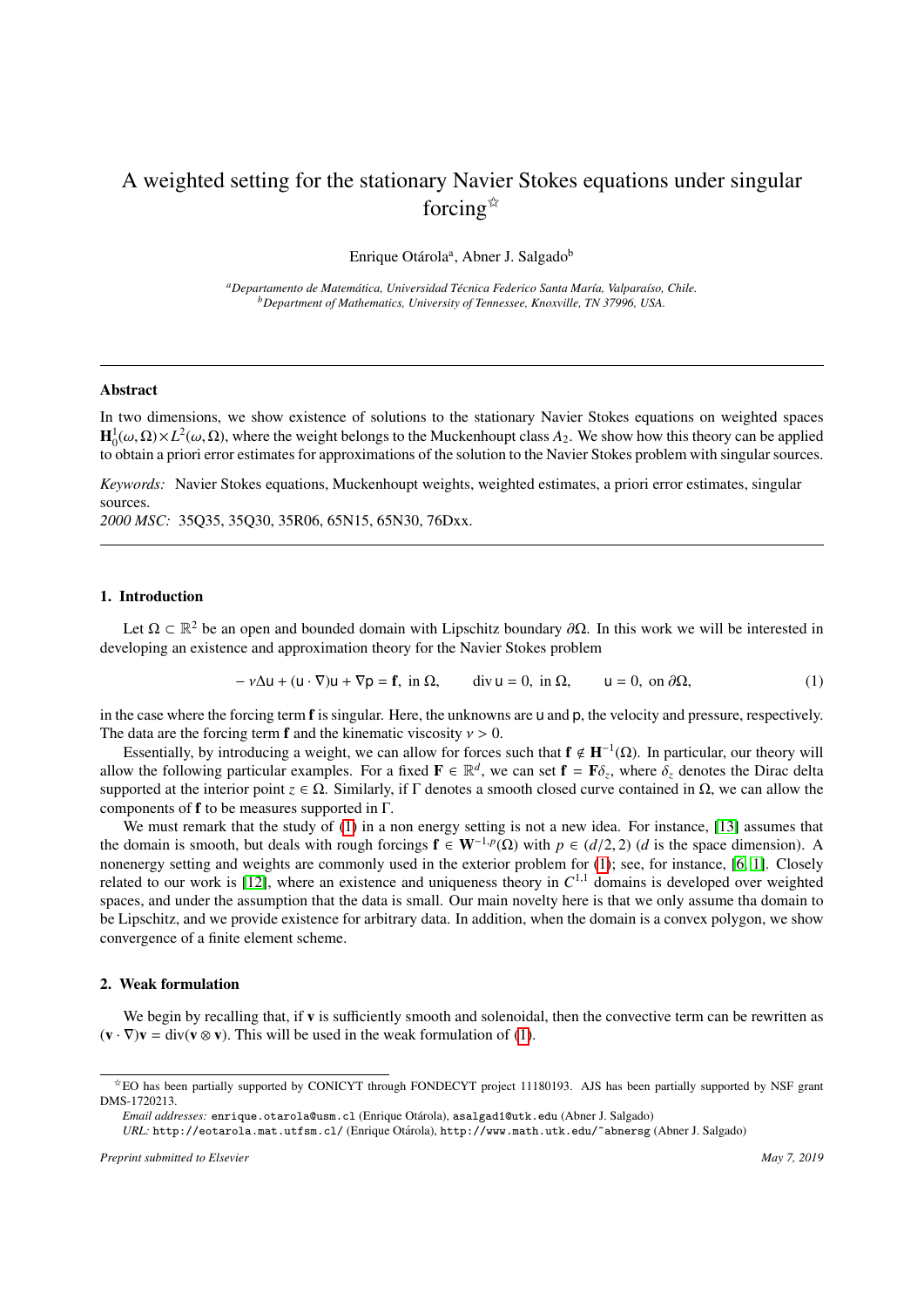Let  $\omega$  be a weight. We define  $X = \mathbf{H}_0^1(\omega, \Omega) \times L^2(\omega, \Omega)/\mathbb{R}$  and  $\mathcal{Y} = \mathbf{H}_0^1(\omega^{-1}, \Omega) \times L^2(\omega^{-1}, \Omega)/\mathbb{R}$ . We propose the overall formulation of problem (1). Given  $\mathbf{f} \in (\mathbf{H}^1(\omega^{-1}, \Omega))'$  find (11,  $\mathbf{p$ following weak formulation of problem [\(1\)](#page-0-0). Given  $f \in (H_0^1(\omega^{-1}, \Omega))'$ , find  $(u, p) \in X$  such that

<span id="page-1-0"></span>
$$
\int_{\Omega} (v \nabla u : \nabla v - u \otimes u : \nabla v - p \operatorname{div} v) = \langle \mathbf{f}, v \rangle \ \forall v \in \mathbf{H}_{0}^{1}(\omega^{-1}, \Omega), \quad \int_{\Omega} \operatorname{div} uq = 0 \ \forall q \in L^{2}(\omega^{-1}, \Omega) / \mathbb{R}. \tag{2}
$$

Here and in what follows, by  $\langle \cdot, \cdot \rangle$  we denote a duality pairing.

An application of the Cauchy–Schwarz inequality reveals that, for  $(u, p) \in X$  and  $(v, q) \in Y$ , the terms  $v \int_{\Omega} \nabla u$ :<br>  $\int_{\Omega}$  adivising the following result provides suitable assumptions on the weight, that  $\nabla$ **v**,  $\int_{\Omega}$ **p** div **v**, and  $\int_{\Omega}$ *q* div **u** are bounded. The following result provides suitable assumptions on the weight, that guarantee the boundedness of the convective term.

<span id="page-1-1"></span>**Lemma 1 (boundedness of convection).** *If*  $\omega \in A_2$ *, then, for*  $\mathbf{v} \in \mathbf{H}_0^1(\omega, \Omega)$  *and*  $\mathbf{w} \in \mathbf{H}_0^1(\omega^{-1}, \Omega)$ *, we have* 

$$
\left|\int_{\Omega} \mathbf{v} \otimes \mathbf{v} : \nabla \mathbf{w}\right| \leq C ||\nabla \mathbf{v}||_{\mathbf{L}^{2}(\omega,\Omega)}^{2} ||\nabla \mathbf{w}||_{\mathbf{L}^{2}(\omega^{-1},\Omega)}.
$$

Proof. According to [\[5,](#page-5-4) Theorem 1.3], since we are in two dimensions and  $\omega \in A_2$ , we have  $H_0^1(\omega, \Omega) \hookrightarrow L^4(\omega, \Omega)$ .<br>We can thus write We can thus write

$$
\left|\int_{\Omega} \mathbf{v} \otimes \mathbf{v} : \nabla \mathbf{w} \right| = \left|\int_{\Omega} (\omega^{\frac{1}{4}} \mathbf{v}) \otimes (\omega^{\frac{1}{4}} \mathbf{v}) : (\omega^{-\frac{1}{2}} \nabla \mathbf{w}) \right| \le ||\mathbf{v}||^2_{\mathbf{L}^4(\omega,\Omega)} ||\nabla \mathbf{w}||_{\mathbf{L}^2(\omega^{-1},\Omega)}.
$$

Conclude by using the aforementioned embedding.  $\Box$ 

**Remark 1 (two dimensions).** It is in this result that the assumption  $D \subset \mathbb{R}^2$  plays an essential rôle. Indeed, [\[5,](#page-5-4) Theorem 1.3] states that, if  $D \subset \mathbb{R}^d$  and  $\varpi \in A_2$ , then there is  $\delta > 0$  such that  $H_0^1(\varpi, D) \hookrightarrow L^{2k}(\varpi, D)$  for  $k \in$ <br>  $\Box d/(d-1) + \delta$ . In three dimensions then we only have  $H^1(\varpi, D) \hookrightarrow L^{3}(\varpi, D)$  and at least  $[1, d/(d-1) + δ]$ . In three dimensions then, we only have  $H_0^1(\varpi, D)$  →  $L^3(\varpi, D)$  and, at least with this approach, we cannot show boundedness of the convective term cannot show boundedness of the convective term.

The next definition, that is inspired by [\[7,](#page-5-5) Definition 2.5], will be of importance for the analysis that follows.

**Definition 1 (class**  $A_p(D)$ ). Let  $D \subset \mathbb{R}^d$  be a Lipschitz domain. For  $p \in (1, \infty)$  we say that  $\omega \in A_p$  belongs to  $A_p(D)$ <br>if there is an open set  $G \subset D$  and positive constants  $s > 0$  and  $\omega > 0$  such that:  $\{x \in \Omega :$ *if there is an open set*  $G \subset D$ *, and positive constants*  $\varepsilon > 0$  *and*  $\omega_l > 0$ *, such that:*  $\{x \in \Omega : dist(x, \partial D) < \varepsilon \} \subset G$ *,*  $\omega \in C(\bar{G})$ *, and*  $\omega_l \leq \omega(x)$  for all  $x \in \bar{G}$ *.* 

#### 3. Existence of solutions

Having defined our weak formulation, here we show existence of solutions and, under a smallness assumption on the data, their uniqueness. To do so, let us define the mappings  $S: X \to Y'$ ,  $N\mathcal{L}: X \to Y'$ , and  $\mathcal{F} \in Y'$  by

$$
\langle \mathcal{S}(\mathbf{u}, p), (\mathbf{v}, q) \rangle = \int_{\Omega} (\nabla \mathbf{u} : \nabla \mathbf{v} - p \operatorname{div} \mathbf{v} - \operatorname{div} \mathbf{u} q), \quad \langle \mathcal{N} \mathcal{L}(\mathbf{u}, p), (\mathbf{v}, q) \rangle = - \int_{\Omega} \mathbf{u} \otimes \mathbf{u} : \nabla \mathbf{v}, \quad \langle \mathcal{F}, (\mathbf{v}, q) \rangle = \langle \mathbf{f}, \mathbf{v} \rangle.
$$

Notice that [\(2\)](#page-1-0) can be equivalently written as the following operator equation in  $\mathcal{Y}'$ 

$$
\mathcal{S}(\nu\mathsf{u},p)+\mathcal{N}\mathcal{L}(\mathsf{u},p)=\mathcal{F}.
$$

As we have shown above, S is a bounded linear operator. Moreover, [\[10,](#page-5-6) Theorem 17] shows that, if  $\Omega$  is Lipschitz and  $\omega \in A_2(\Omega)$ , then this operator has a bounded inverse. This allows us to define the operator  $\mathcal{T}: \mathcal{X} \to \mathcal{X}$  via

$$
(\nu \mathbf{u}, p) = \mathcal{T}(\mathbf{w}, r) = \mathcal{S}^{-1} [\mathcal{F} - N \mathcal{L}(\mathbf{w}, r)].
$$

Therefore, showing existence of a solution amounts to finding a fixed point of the mapping  $\mathcal T$ . We will show existence and uniqueness for sufficiently small data, and existence for general data.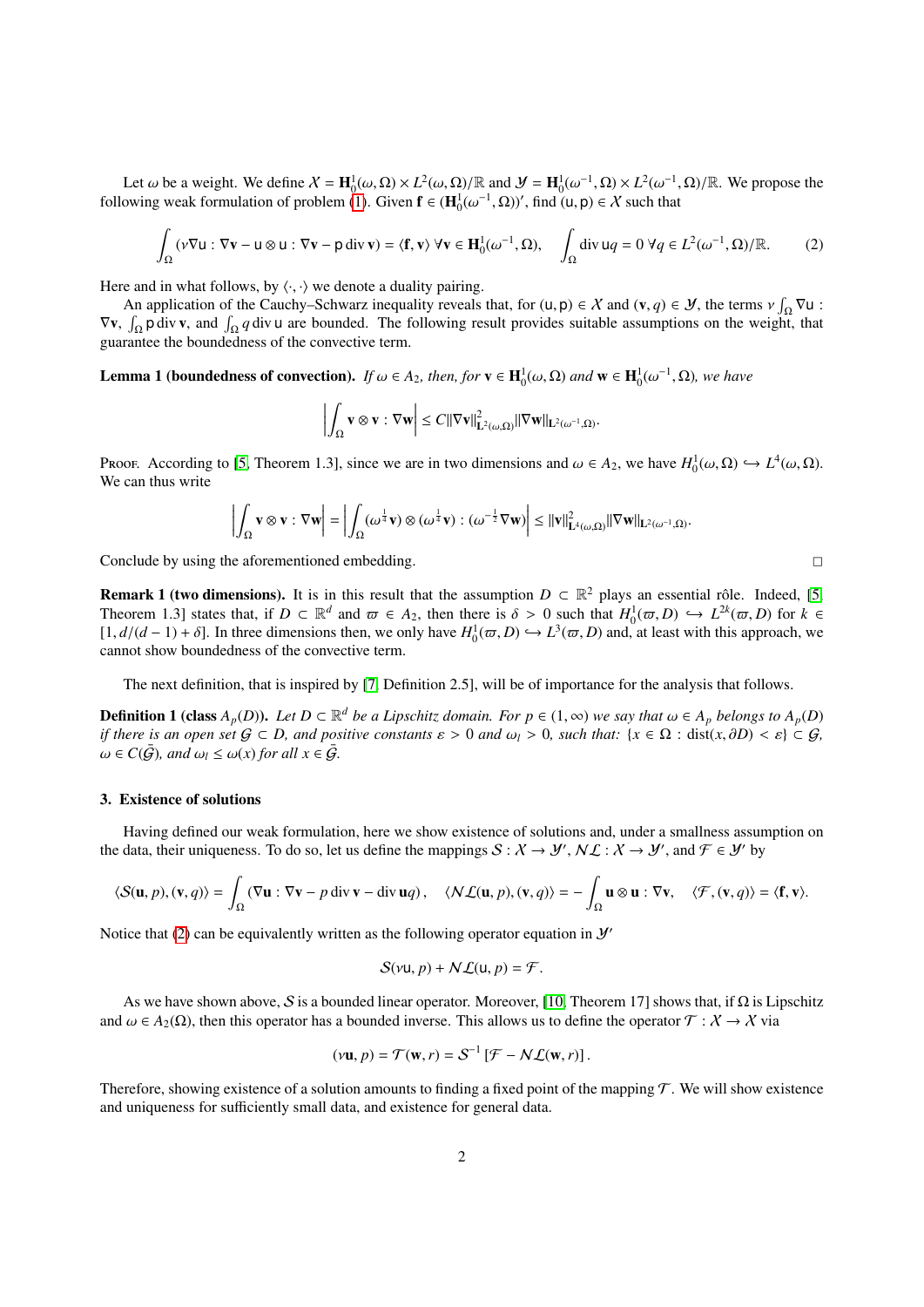#### *3.1. Existence and uniqueness for small data*

Let us first show, via a contraction argument, that provided the problem data is sufficiently small we have existence and uniqueness of solutions. Our contraction argument is rather standard, see for instance [\[11,](#page-5-7) Theorem 3.1] and [\[12,](#page-5-3) Theorem 5.6]. The main novelty in our approach seems to be the fact that, by restricting the weight to  $A_2(\Omega)$ , we allow the domain to be merely Lipschitz. We begin by defining, for  $A > 0$ ,

$$
\mathcal{B}_A = \left\{ \mathbf{w} \in \mathbf{H}_0^1(\omega, \Omega) : \text{div } \mathbf{w} = 0, \ ||\nabla \mathbf{w}||_{\mathbf{L}^2(\omega, \Omega)} \le A \right\}.
$$
 (3)

In what follows, by  $||S^{-1}||$  we denote the  $\mathcal{Y}' \to \mathcal{X}$  norm of  $S^{-1}$ , and by  $C_{4\to 2}$  we denote the constant in the embedding  $\mathbf{H}_0^1(\omega,\Omega) \hookrightarrow \mathbf{L}^4(\omega,\Omega)$  which was used in Lemma [1.](#page-1-1)

<span id="page-2-1"></span>**Proposition 1 (contraction).** Let Ω be Lipschitz and  $ω ∈ A_2(Ω)$ . Assume that the forcing term **f** is sufficiently small, *or the viscosity is su*ffi*ciently large, so that*

<span id="page-2-0"></span>
$$
\frac{C_{4\to 2}^2 \|S^{-1}\|^2 \|f\|_{H^{-1}(\omega,\Omega)}}{\nu^2} < \frac{1}{6}.\tag{4}
$$

 $\text{Define } A = \frac{v}{3C_{4\rightarrow 2}^2||S^{-1}||}$ . With these assumptions, the mapping  $\mathcal{T}_1 : \mathbf{H}_0^1(\omega, \Omega) \to \mathbf{H}_0^1(\omega, \Omega)$  defined as  $\mathbf{w} \mapsto \frac{1}{v} \Pr \mathcal{T}(\mathbf{w}, 0)$ ,  $\mathbf{w}$   $\mathbf{P}$   $\mathbf{P}$   $\colon X \to \mathbf{H}_0^1(\omega,\Omega)$  *is the projection onto the velocity component, maps*  $\mathcal{B}_A$  *to itself and it is a contraction in it.* 

Proof. Note, first of all, that the assumptions on the forcing term and viscosity can be summarized as

$$
\frac{\|S^{-1}\| \, \|f\|_{H^{-1}(\omega,\Omega)}}{\nu} < \frac{A}{2}
$$

Let us now show that  $\mathcal{T}_1$  maps  $\mathcal{B}_A$  to itself. Observe that, by definition of the mapping  $\mathcal{T}$ , we have that, if  $\mathbf{v} = \mathcal{T}_1(\mathbf{w})$ , then div  $\mathbf{v} = 0$  and

$$
\|\nabla \mathbf{v}\|_{\mathbf{L}^{2}(\omega,\Omega)} \leq \frac{\|\mathcal{S}^{-1}\| \|\mathbf{f}\|_{\mathbf{H}^{-1}(\omega,\Omega)}}{\nu} + \frac{C_{4\to 2}^{2} \|\mathcal{S}^{-1}\| \|\nabla \mathbf{w}\|_{\mathbf{L}^{2}(\omega,\Omega)}^{2}}{\nu} < \frac{A}{2} + \frac{A}{3} = \frac{5A}{6},
$$

where we used the data assumptions and the fact that  $\mathbf{w} \in \mathcal{B}_A$ .

We now show that  $\mathcal{T}_1$  is a contraction. For that, let  $\mathbf{w}_1, \mathbf{w}_2 \in \mathcal{B}_A$  and  $\mathbf{v}_i = \mathcal{T}_1(\mathbf{w}_i)$ , for  $i = 1, 2$ , respectively. Then, we have that

$$
\begin{aligned} \|\nabla(\mathbf{v}_1-\mathbf{v}_2)\|_{\mathbf{L}^2(\omega,\Omega)} &\leq \frac{C_{4\to 2}^2\|\mathcal{S}^{-1}\|}{\nu}\left(\|\nabla\mathbf{w}_1\|_{\mathbf{L}^2(\omega,\Omega)}+\|\nabla\mathbf{w}_2\|_{\mathbf{L}^2(\omega,\Omega)}\right)\|\nabla(\mathbf{w}_1-\mathbf{w}_2)\|_{\mathbf{L}^2(\omega,\Omega)}\\ &\leq \frac{C_{4\to 2}^2\|\mathcal{S}^{-1}\|}{\nu}\frac{2\nu}{3C_{4\to 2}^2\|\mathcal{S}^{-1}\|}\|\nabla(\mathbf{w}_1-\mathbf{w}_2)\|_{\mathbf{L}^4(\omega,\Omega)}=\frac{2}{3}\|\nabla(\mathbf{w}_1-\mathbf{w}_2)\|_{\mathbf{L}^4(\omega,\Omega)}. \end{aligned}
$$

This concludes the proof.  $\Box$ 

From this result we immediately obtain existence and uniqueness for small data.

<span id="page-2-2"></span>Corollary 1 (existence and uniqueness). Let  $\Omega$  be Lipschitz and  $\omega \in A_2(\Omega)$ . Assume that the forcing term f is *su*ffi*ciently small, or the viscosity is su*ffi*ciently large, so that* [\(4\)](#page-2-0) *holds. In this setting, there is a unique solution of* [\(2\)](#page-1-0)*. Moreover, this solution satisfies the estimate*

$$
\|\nabla u\|_{\mathbf{L}^2(\omega,\Omega)} \leq \frac{3}{2} \frac{\|\mathcal{S}^{-1}\| \, \|\mathbf{f}\|_{\mathbf{H}^{-1}(\omega,\Omega)}}{\nu}.
$$

Proof. By assumption the mapping  $\mathcal{T}_1$ , defined in Proposition [1](#page-2-1) has a unique fixed point  $u \in \mathcal{B}_A$ . From this, by using the existence of a right inverse of the divergence operator over  $A_2$ -weighted spaces [\[2,](#page-5-8) Theorem 3.1], existence and uniqueness of the pressure p follows as well.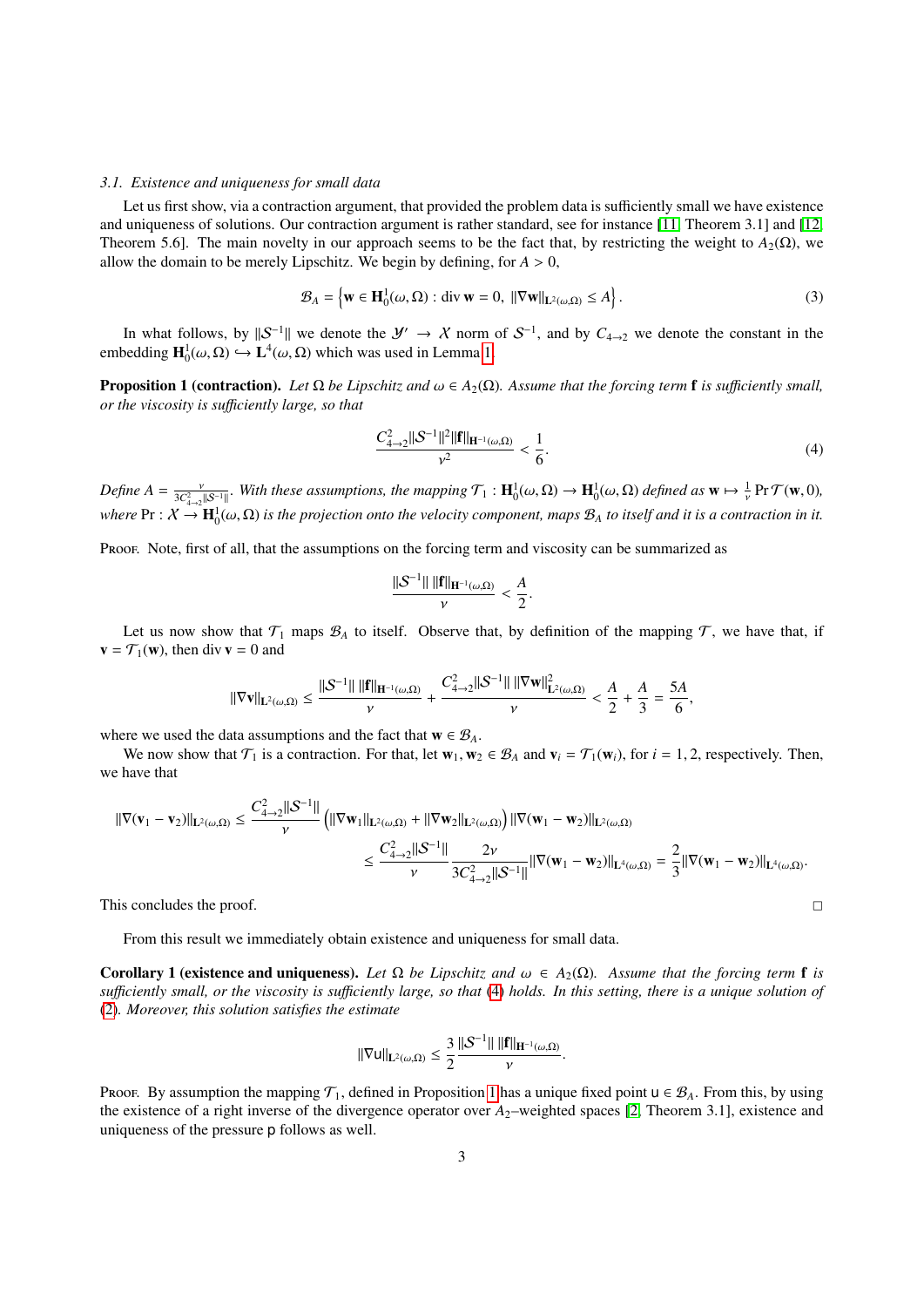To obtain the claimed estimate, we use the fact that this is a fixed point of  $\mathcal{T}_1$ . Indeed, from this it follows that

$$
\|\nabla u\|_{L^2(\omega,\Omega)} \leq \frac{\|{\mathcal S}^{-1}\|~\|{\mathbf f}\|_{\mathbf H^{-1}(\omega,\Omega)}}{\nu} + \frac{C_{4\to 2}^2\|{\mathcal S}^{-1}\|}{\nu} A\|\nabla u\|_{L^2(\omega,\Omega)}.
$$

where we used that  $u \in \mathcal{B}_A$ . Using the value of *A* defined in Proposition [1](#page-2-1) we have

$$
\frac{C_{4\to 2}^2 ||S^{-1}||}{\nu} A = \frac{C_{4\to 2}^2 ||S^{-1}||}{\nu} \frac{\nu}{3C_{4\to 2}^2 ||S^{-1}||} = 1/3,
$$

from which the result follows.  $\Box$ 

#### *3.2. Existence for general data*

We now show existence of solutions without smallness conditions. As in the energy setting, we do not say anything about uniqueness of solutions. We begin with a series of preparatory steps. Our first result is about compact embedding between weighted spaces. To state it, we must assume that the *set of singularities*  $S_{\text{sine}}(\omega)$ , as defined in [\[9,](#page-5-9) Definition 4.2], is compactly contained in  $\Omega$ .

<span id="page-3-0"></span>**Proposition 2 (compact embedding).** *Let*  $ω ∈ A_2$  *and*  $\mathbf{S}_{sing}(ω) ⊆ Ω$ *. In this setting, the embedding*  $H_0^1(ω, Ω)$  →  $H^4(ω, Ω)$  is compact.  $L^4(\omega,\Omega)$  *is compact.* 

Proof. The result follows from [\[9,](#page-5-9) Theorem 4.12]. To see this, we set, in the notation of that paper,  $n = 2$ ,  $s_1 = 1$ ,  $p_1 = q_1 = 2$ ,  $s_2 = 0$ ,  $p_2 = 4$ ,  $q_2 = 2$ , and  $A = F$ , that is, we work in the weighted Triebel-Lizorkin scale. Notice that the open ended property of  $A_2$  implies that  $r_\omega = \inf\{r \ge 1 : \omega \in A_r\} < 2$ . Thus, we have

$$
\delta = s_1 - \frac{n}{p_1} - s_2 + \frac{n}{p_2} = \frac{1}{2}, \qquad (r_\omega - 1) \left( \frac{n}{p_1} - \frac{n}{p_2} \right) = \frac{1}{2} (r_\omega - 1) < \frac{1}{2}.
$$

The conclusion of [\[9,](#page-5-9) Theorem 4.12], together with [9, (2.15)], then states that the embedding  $H^1(\omega,\Omega) = F^1_{2,2}(\omega,\Omega) \hookrightarrow$ <br> $F^0(\omega,\Omega) = I^4(\omega,\Omega)$  is compact.  $F_{4,2}^0(\omega,\Omega) = L^4(\omega,\Omega)$  is compact.

We remark that, for  $\omega \in A_2(\Omega)$  the assumption that  $\mathbf{S}_{\text{sine}}(\omega) \in \Omega$  is automatically satisfied.

Corollary 2 (NL is compact). *In the setting of Proposition [2,](#page-3-0) the operator* NL *is bounded and compact.*

PROOF. Boundedness of this mapping follows from Lemma [1.](#page-1-1)

To show compactness, let  $(\mathbf{w}_n, r_n) \to (\mathbf{w}, r)$  in X, so that  $\mathbf{w}_n \to \mathbf{w}$  in  $\mathbf{H}_0^1(\omega, \Omega)$  and, by the compact embedding of position 2  $\mathbf{w}_n \to \mathbf{w}$  in  $\mathbf{I}^4(\omega, \Omega)$ . Now Proposition [2,](#page-3-0)  $\mathbf{w}_n \to \mathbf{w}$  in  $\mathbf{L}^4(\omega, \Omega)$ . Now

$$
|\langle \mathcal{NL}(\mathbf{w}_n, r_n) - \mathcal{NL}(\mathbf{w}, r), (\mathbf{v}, q) \rangle| = \left| \int_{\Omega} (\mathbf{w} \otimes \mathbf{w} - \mathbf{w}_n \otimes \mathbf{w}_n) : \nabla \mathbf{v} \right| \le \left| \int_{\Omega} \mathbf{w} \otimes (\mathbf{w} - \mathbf{w}_n) : \nabla \mathbf{v} \right| + \left| \int_{\Omega} (\mathbf{w} - \mathbf{w}_n) \otimes \mathbf{w}_n : \nabla \mathbf{v} \right|
$$
  
\n
$$
\le \left( ||\mathbf{w}||_{\mathbf{L}^4(\omega, \Omega)} + ||\mathbf{w}_n||_{\mathbf{L}^4(\omega, \Omega)} \right) ||\mathbf{w}_n - \mathbf{w}||_{\mathbf{L}^4(\omega, \Omega)} ||\nabla \mathbf{v}||_{\mathbf{L}^2(\omega^{-1}, \Omega)}.
$$

This shows that

$$
||\mathcal{NL}(\mathbf{w}_n,r_n)-\mathcal{NL}(\mathbf{w},r)||_{\mathcal{Y}'}\to 0,
$$

and the compactness follows.  $\Box$ 

## **Corollary 3** ( $T$  **is compact).** *In the setting of Proposition* [2,](#page-3-0) *the mapping*  $T$  *is compact.*

Proof. This is immediate upon noting that  $S^{-1}$  is continuous and  $N\mathcal{L}$  is compact.

We are now in position to show our existence result.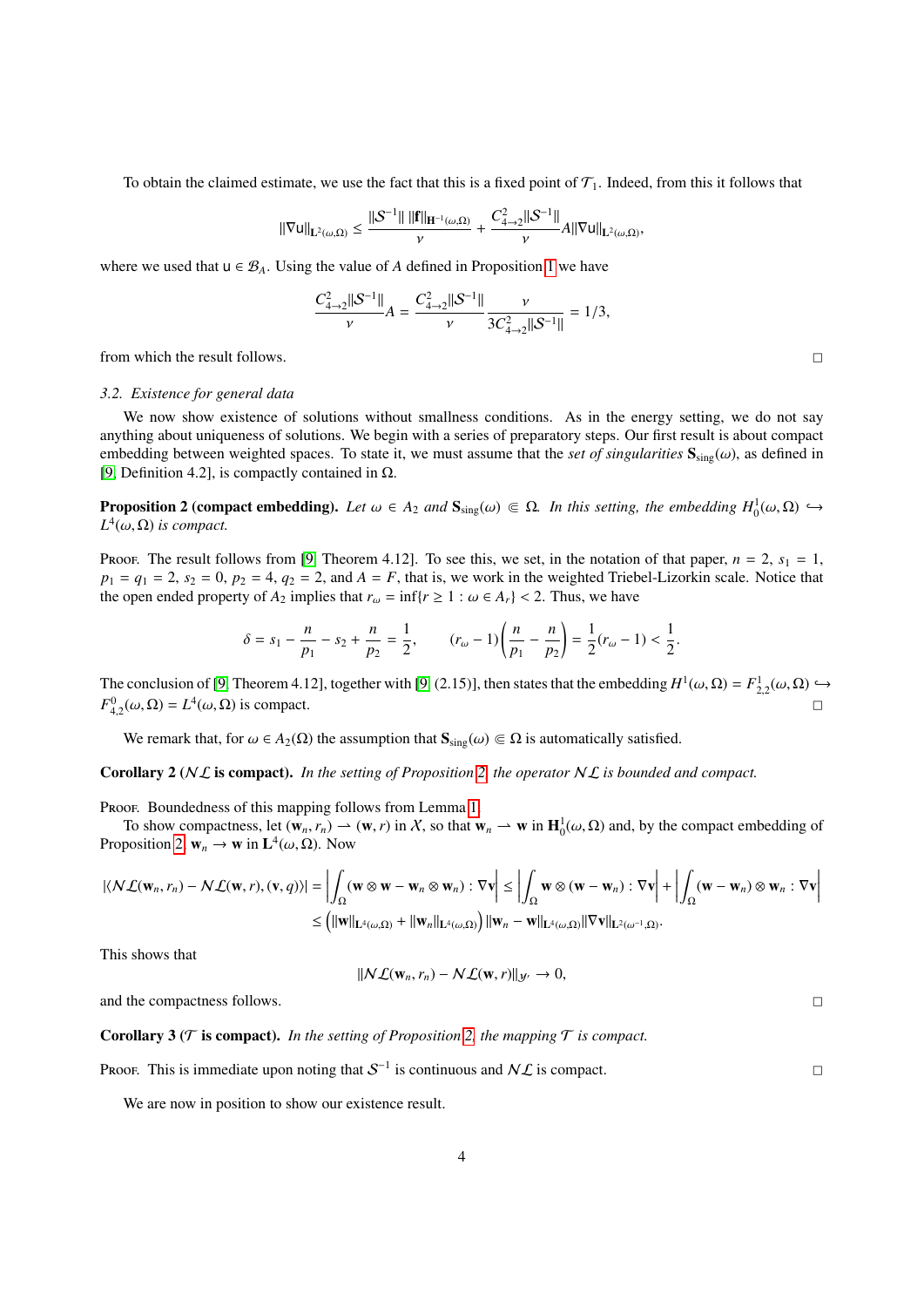**Theorem 1 (existence).** *Let*  $\Omega$  *be Lipschitz and*  $\omega \in A_2(\Omega)$ *. For every*  $\nu > 0$  *and*  $\mathbf{f} \in (\mathbf{H}_0^1(\omega^{-1}, \Omega))'$ *, problem* [\(2\)](#page-1-0) *has at least one solution* ((1, n)  $\in X$  *which satisfies at least one solution*  $(u, p) \in X$ *, which satisfies* 

$$
||(u,p)||_{X}\leq C||\mathcal{F}||_{\mathcal{Y}}.
$$

Proof. We will show existence by showing that T has a fixed point. Notice, first, that if  $\mathcal{F} = 0$  then we are in the setting of Corollary [1](#page-2-2) so that the only solution to the homogeneous problem is  $(u, p) = (0, 0)$ .

To show existence for general data we will invoke Schaefer's fixed point theorem [\[4,](#page-5-10) Theorem 9.2.4]. Let  $\lambda \in (0, 1]$ and assume that  $(u, p) \in \mathcal{X}$  is such that

$$
(\nu u, p) = \lambda \mathcal{T}(u, p) = \lambda \mathcal{S}^{-1} \left[ \mathcal{F} - N \mathcal{L}(u, p) \right].
$$

Since  $S^{-1}$  is bounded, we have

$$
\| (v\mu, p) \|_{X} \leq \lambda \| S^{-1} \mathcal{F} \|_{X} + \lambda \| S^{-1} \mathcal{N} \mathcal{L}(u, p) \|_{X} \leq C \| \mathcal{F} \|_{\mathcal{Y}'} + \| \mathcal{N} \mathcal{L}(u, p) \|_{\mathcal{Y}'} \leq C \left( \| \mathcal{F} \|_{\mathcal{Y}'} + \| u \|_{L^4(\omega, \Omega)}^2 \right),
$$

where in the last step we used the boundedness of  $N\mathcal{L}$  as shown in Lemma [1.](#page-1-1)

We claim now that

<span id="page-4-0"></span>
$$
||(u, p)||_{X} \le C||\mathcal{F}||_{\mathcal{Y}'},\tag{5}
$$

for if this is the case, then we can conclude the existence of a fixed point for the compact operator  $\mathcal{T}$ , which is equivalent to existence of a solution for [\(2\)](#page-1-0).

Showing [\(5\)](#page-4-0) can be carried out by the usual Avron–Douglis–Nirenberg contradiction. If the inequality is false, there is  $\{(u_n, p_n)\}_{n\in\mathbb{N}}$  with  $||(u_n, p_n)||_X = 1$  such that  $\mathcal{F}_n = \mathcal{S}(\nu u_n, p_n) + \mathcal{NL}(u_n, p_n)$  satisfies  $||\mathcal{F}_n||_{\mathcal{Y}'} \to 0$ . There is then a (not relabeled) subsequence  $(u_n, p_n) \to (u, p)$  in X and  $u_n \to u$  in  $\mathbf{L}^4(\omega, \Omega)$ . Using uniqueness of solutions for the homogeneous problems we obtain that  $u = 0$ . However, this implies that homogeneous problems we obtain that  $u = 0$ . However, this implies that

$$
1 \leq C_1 \|\mathcal{F}_n\|_{\mathcal{Y}'} + C_2 \|u_n\|_{\mathbf{L}^4(\omega,\Omega)}^2 \to 0,
$$

which is a contradiction.

#### 4. Discretization

We now propose a finite element scheme to approximate the solution of [\(2\)](#page-1-0). In what follows we will assume that  $\Omega$ is a convex polygon, and that the weight is such that  $\omega \in A_2(\Omega)$  and either  $\omega$  or  $\omega^{-1}$  belong to  $A_1$ . We let  $\mathbf{X}_h \times M_h \subset X$ <br>be an admissible pair of finite element spaces, in the sense that they satisfy all the be an admissible pair of finite element spaces, in the sense that they satisfy all the assumptions of [\[3\]](#page-5-11). In this setting the Stokes projection onto  $X_h \times M_h$  is stable in  $\mathbf{H}_0^1(\omega,\Omega) \times L^2(\omega,\Omega)$ ; see [\[3,](#page-5-11) Theorem 4.1]. This means that  $S_h$ , the discrete version of S is a bounded linear operator whose inverse  $S^{-1}$  is bounded uniformly wit discrete version of S, is a bounded linear operator whose inverse  $S_h^{-1}$  is bounded uniformly with respect to *h*. We will make use of this fact in the error analysis.

We now define the discrete problem as: Find  $(\mathbf{u}_h, p_h) \in \mathbf{X}_h \times M_h$  such that

<span id="page-4-1"></span>
$$
\int_{\Omega} \left( v \nabla \mathbf{u}_h : \nabla \mathbf{v}_h - \mathbf{u}_h \otimes \mathbf{u}_h : \nabla \mathbf{v}_h - p_h \operatorname{div} \mathbf{v}_h \right) = \langle \mathbf{f}, \mathbf{v}_h \rangle \ \forall \mathbf{v}_h \in \mathbf{X}_h, \quad \int_{\Omega} \operatorname{div} \mathbf{u}_h q_h = 0 \ \forall q_h \in M_h. \tag{6}
$$

#### *4.1. Discretization for small data*

We follow [\[8,](#page-5-12) Chapter IV.3.1], with suitable modifications to take into account that we are not in an energy framework anymore, i.e., while setting  $\mathbf{v}_h = \mathbf{u}_h$  is allowed, it does not lead to suitable estimates. We begin with the following existence and uniqueness result.

Corollary 4 (existence and uniqueness). *Assume that either* <sup>f</sup> *is su*ffi*ciently small or* ν *su*ffi*ciently large so that* [\(4\)](#page-2-0) *with*  $S^{-1}$  replaced by  $S_h^{-1}$  holds. Then there is a unique  $(\mathbf{u}_h, p_h) \in X_h \times M_h$  that solves [\(6\)](#page-4-1). Moreover, we have an estimate similar to that of Corollary 1 *estimate similar to that of Corollary [1.](#page-2-2)*

Proof. We repeat the proofs of Proposition [1](#page-2-1) and Corollary [1.](#page-2-2) The only point worth mentioning is that, instead of  $S^{-1}$  we use the inverse of the discrete Stokes operator which, as we have previously stated, is uniformly bounded with respect to *h*.